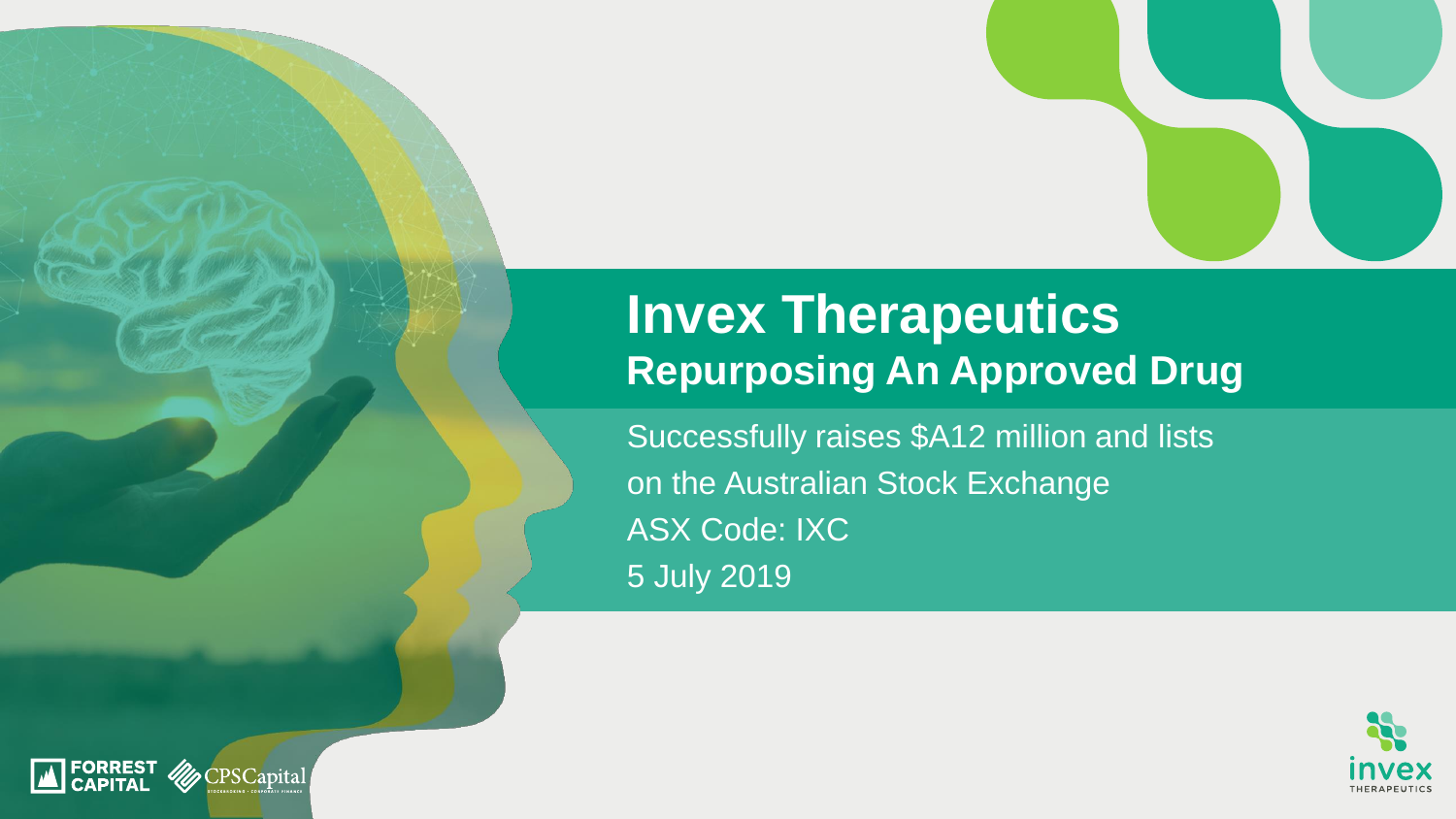### **Disclaimer**



The information presented in this Presentation may contain predictions, estimates and other forward-looking statements. Although the company believes that its expectations are based on reasonable assumptions, it can give no assurance that its goals will be achieved. This Presentation is not a disclosure document and is provided to the Recipient for the sole purpose of providing information relating to the investment opportunity described in this Presentation (**Purpose**). The Company will not be liable to compensate the Recipient for any costs or expenses incurred in reviewing, investigating or analysing any Information, or in making an offer or otherwise. This Presentation is not to be taken to be an offer by any of the Investors to sell any or all of securities in the Company. This Presentation is provided for informational purposes only and does not purport to contain all the information that may be required by each Recipient to evaluate any transaction in relation to the Purpose. In all cases, the Recipient should conduct its own investigation and analysis and should check the accuracy, reliability and completeness of the Information and obtain independent and specific advice from appropriate professional advisers. The information contained in this Presentation has been furnished by the Company and other sources deemed reliable but no assurance can be given by the Parties as to the accuracy or completeness of this information. To the full extent permitted by law:

(a) no representation or warranty (express or implied) is given; and

(b) no responsibility or liability (including in negligence) is accepted, by the Parties as to the truth, accuracy or completeness of any statement, opinion, forecast, information or other matter (whether express or implied) contained in this Presentation or its appendices or as to any other matter concerning them.

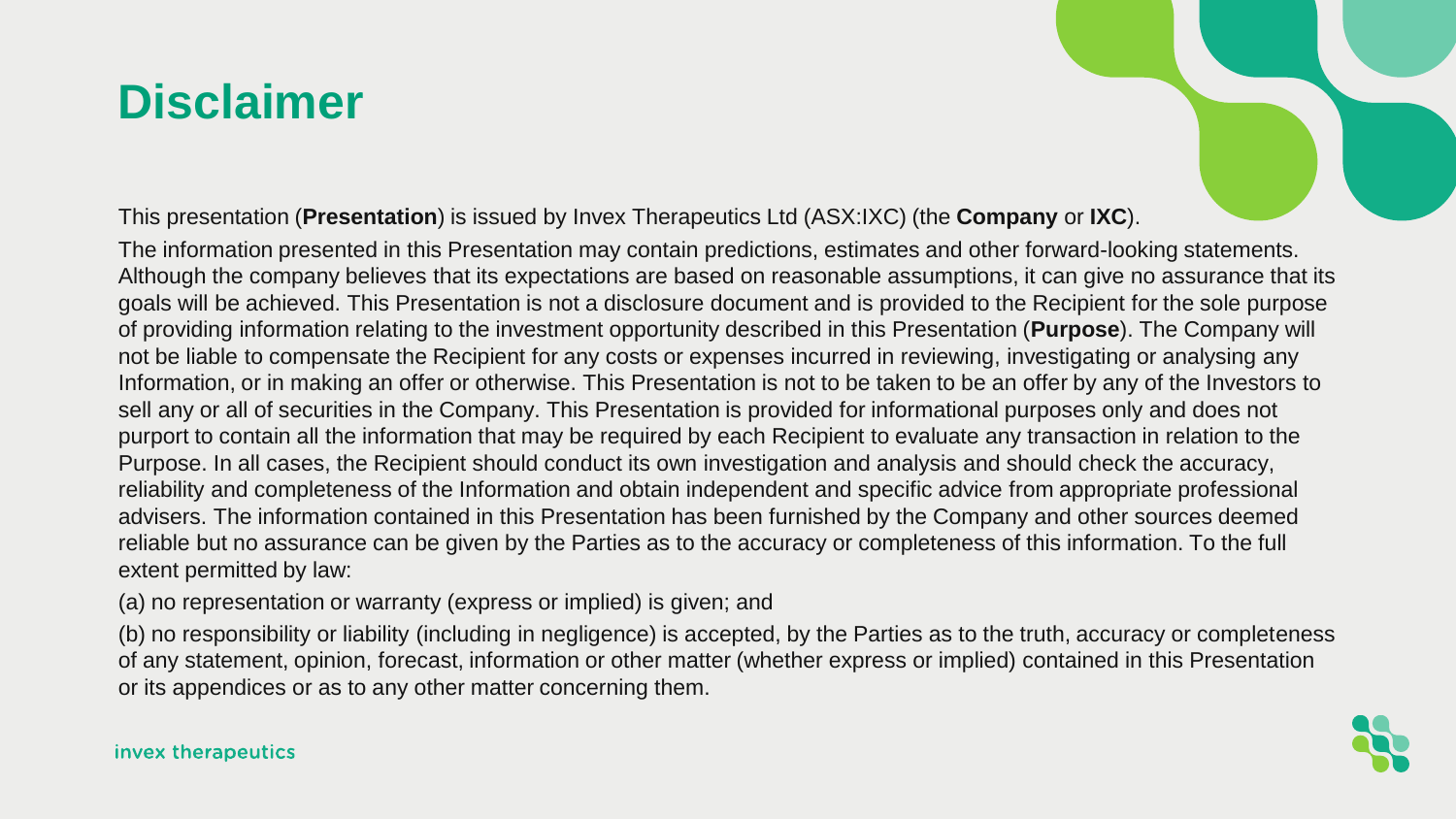# **Invex Therapeutics - ASX:IXC**

- Invex Therapeutics (Invex or the Company) was established March 2019
- Focused on repurposing Exenatide for neurological conditions involving raised intracranial pressure such as idiopathic intracranial hypertension(IIH)
- Assignment of intellectual property from University of Birmingham, United Kingdom
- Prof Alexandra Sinclair is a founder of Invex, CSO and Executive Director
	- clinician and global leader in the pathophysiology of idiopathic intracranial hypertension and headache, with over 10 years research in this field
- Successful Initial Public Offering (IPO) raised the maximum of \$A12 million to fund the proposed later stage research and development programme
- Directors and founding shareholders have committed more than \$A2.5 million in seed capital and investment at IPO

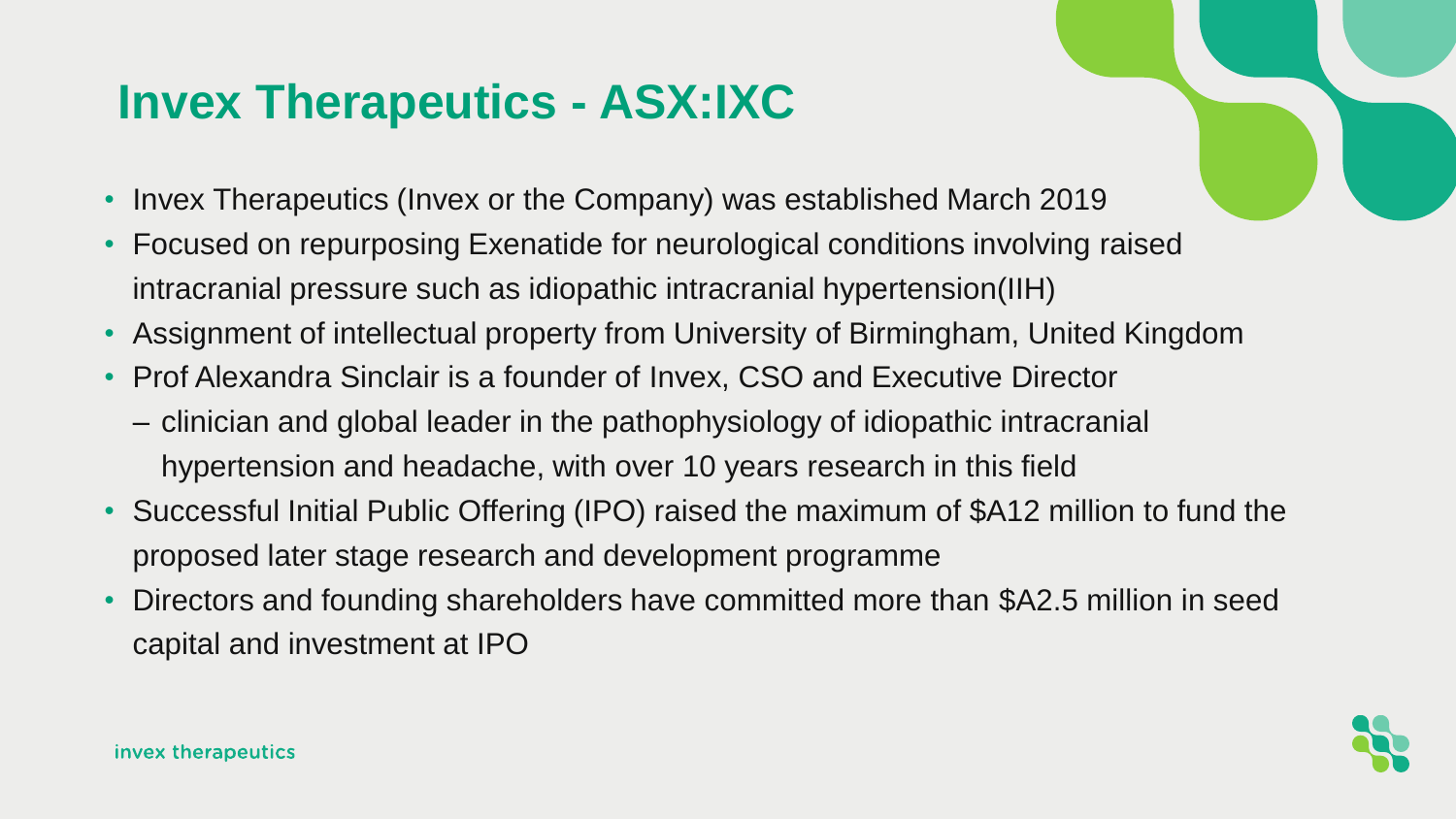# **Capital Structure & Major Shareholders**

### **Capital Structure**

- Shares on Issue 55 mil
- Unlisted Options\* 3 mil @ 60c
- Cash ~\$A11.3 mil
- Market Cap \$A 22 mil

### **Major Shareholders**

| • Directors / Management   | 20%  |
|----------------------------|------|
| • Minderoo Pty Ltd         | 9.1% |
| • Kim Hogan                | 7.3% |
| • Tony Grist               | 7.3% |
| • Tom Henderson            | 7.3% |
| • Jason Peterson           | 4.5% |
| • University of Birmingham | 3.6% |

**Top 20** 80%

\* To be issued within three months of admission to ASX

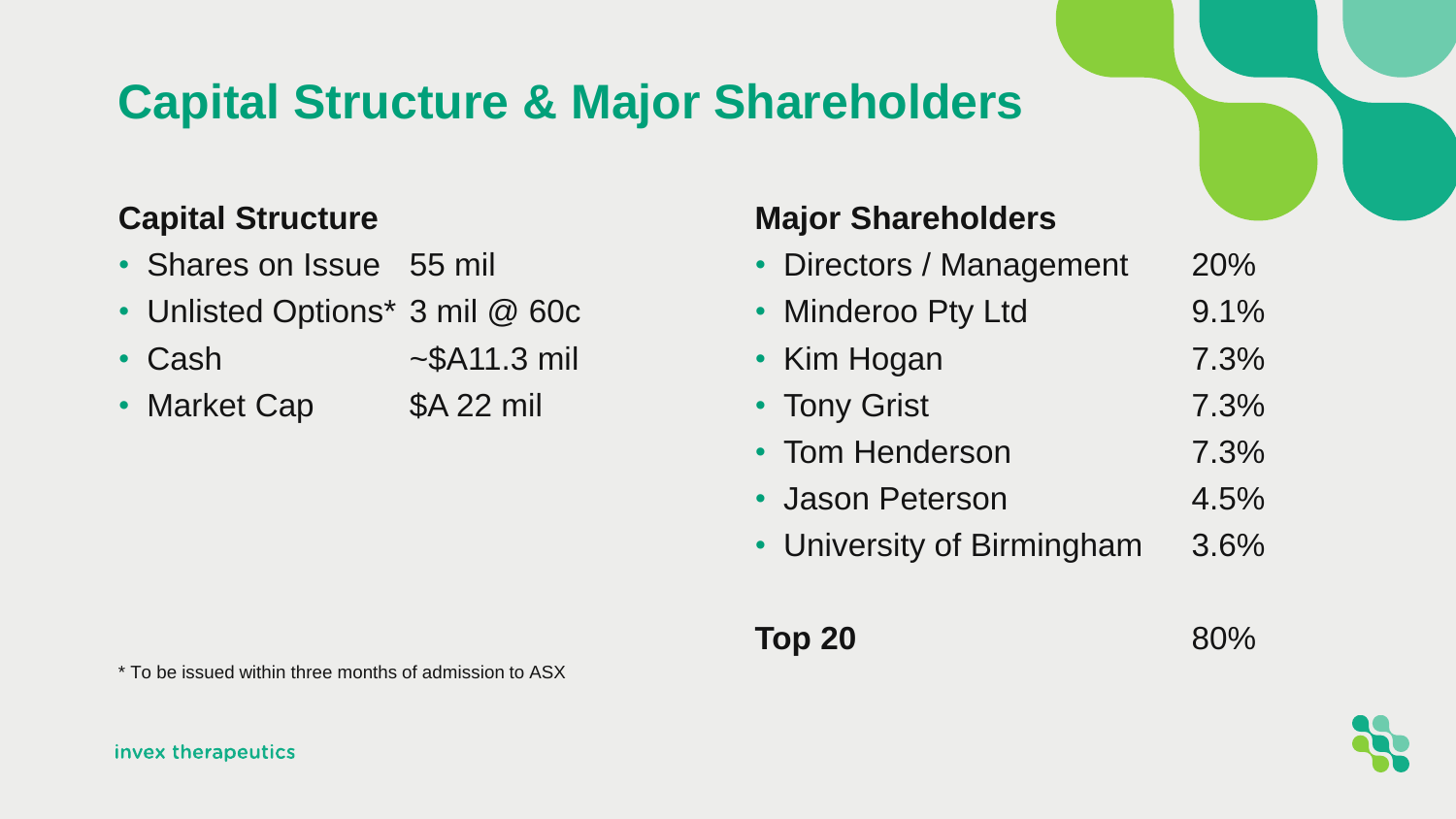# **Board and Management Team**

- **Dr Jason Loveridge, Chairman**
	- Experienced life science investor & CEO
- **Prof Alexandra Sinclair, Executive Director and Chief Scientific Officer**
	- Global scientific & clinical leader in IIH
- **Mr David McAuliffe, Non Executive Director**
	- Founder of numerous life science companies
- **Ms Narelle Warren, Non Executive Director and Company Secretary**
	- Expertise in finance and compliance



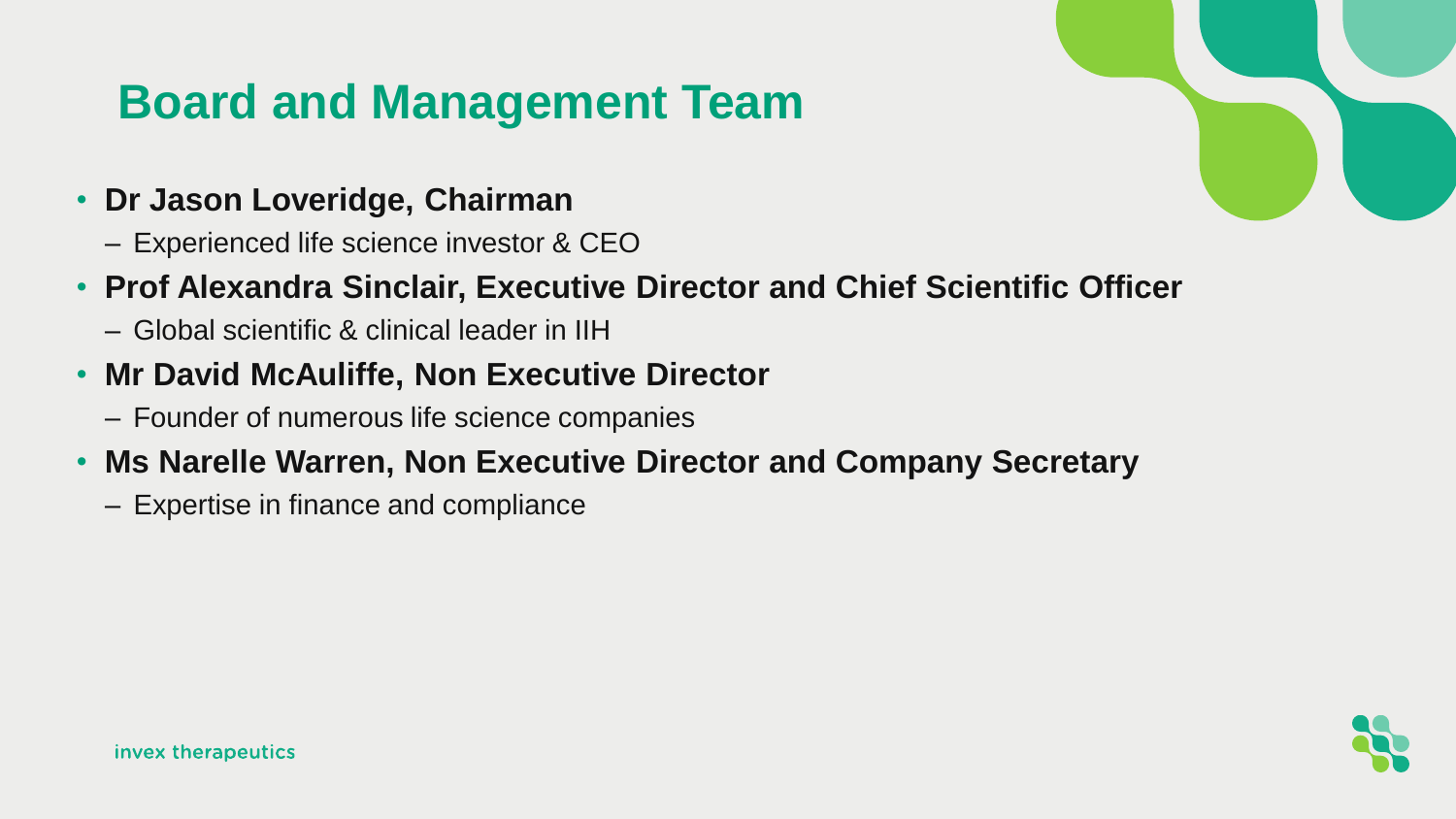# **IPO Investment Highlights**

- Completed proof-of-concept preclinical *in-vitro* and *in-vivo* studies
	- data published in world leading scientific journal
- Orphan Drug Designations granted for IIH in Europe (EMA) and in the US (FDA)
- Phase II proof of concept clinical study initiated in IIH
- Lower development risk
- Faster commercialisation strategy
	- an established lower cost business model
- World-class scientific and management team
- Key patent applications filed in 2014 (UK, US, EU)
	- assigned to Invex from University of Birmingham, UK @ IPO



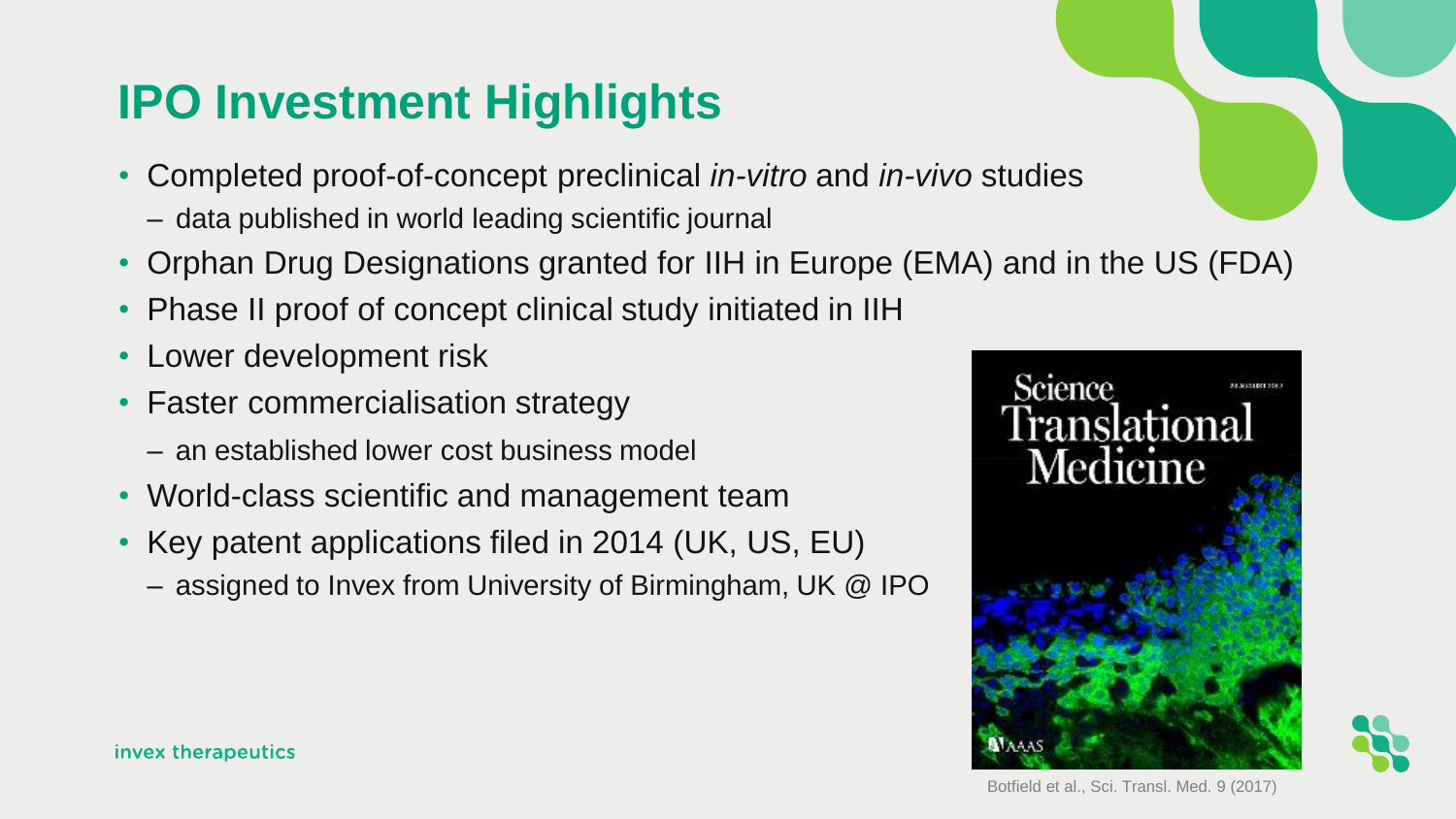# **Idiopathic Intracranial Hypertension (IIH)**

- Disease characterised by raised intracranial pressure & papilloedema
- **Symptoms** 
	- severe headaches
	- visual impairment, with ~25% of patients experiencing permanent loss of vision
- 90% of IIH patients are obese women of childbearing age



IIH peaks between years 20-30



#### invex therapeutics

*The expanding burden of idiopathic intracranial hypertension, Susan P. Mollan, Magda Aguiar, Felicity Evison, Emma Frew & Alexandra J. Sinclair, Nature Eye volume 33, pages 478–485 (2019)*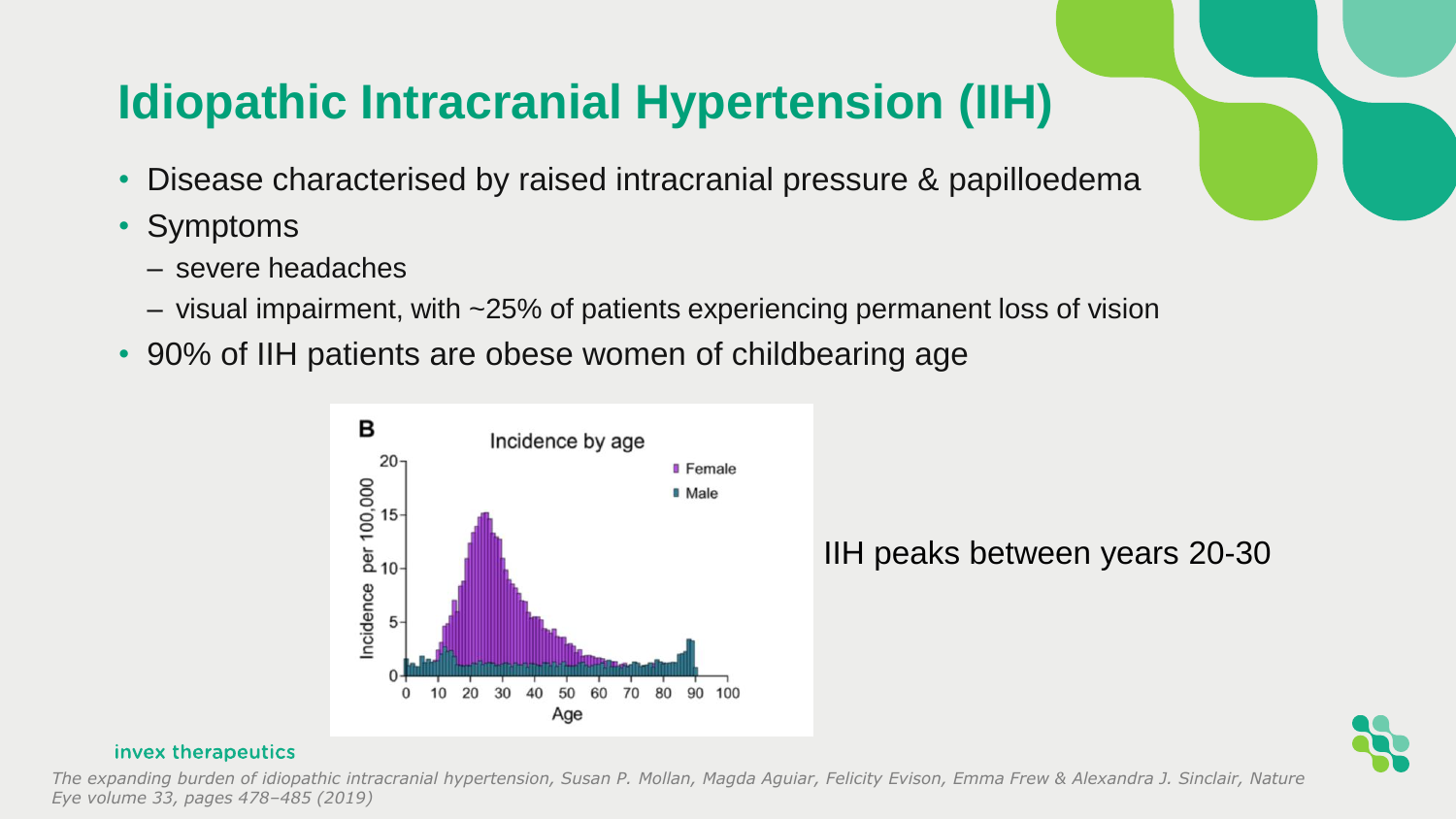# **Ongoing Phase II Study in IIH**

- Phase II proof of concept single centre study
- Randomised double blinded Phase II clinical study
	- 10 patients enrolled & completed to date
	- *6 patients still to be enrolled*
	- top-line dataset available 1H, 2020

### **Secondary**

- Headache measures (frequency, severity, duration, analgesic use, Hit-6)
- Visual assessments (visual field, papilloedema measured by OCT)
- Quality of Life measures

### **Exploratory**

- Serum and cerebrospinal fluid (CSF) Exenatide levels
- Modulation of serum and CSF (adipokines, gut neuropeptides, biomarkers and fat distribution)



### Real-time patient monitoring 16 patients active IIH Placebo Exenatide s.c. 10mg twice a day 12 weeks dosing Randomised **Changes in Intracranial Pressure**

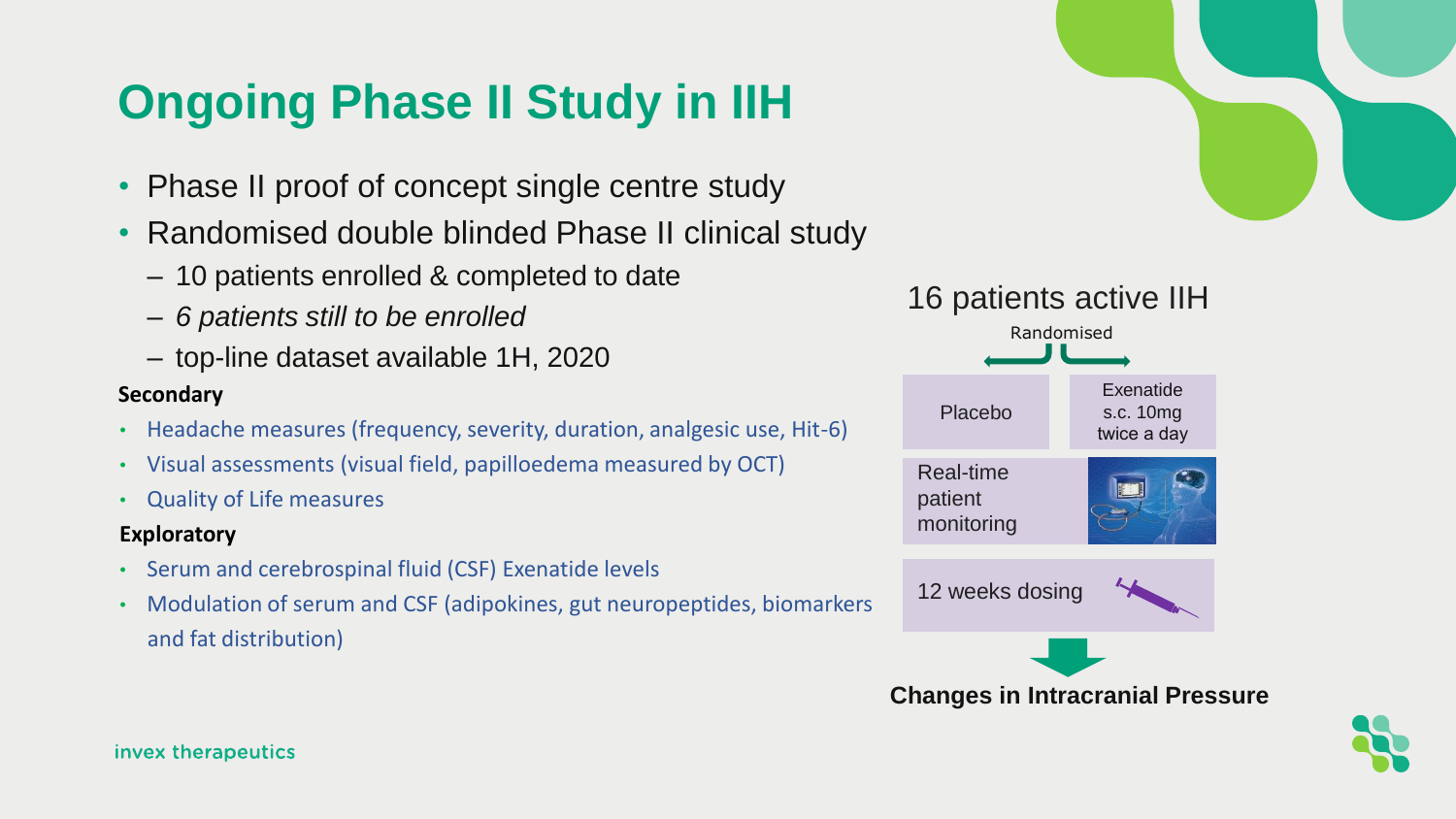# **Rising IIH Incidence Linked to Obesity**

- IIH is a rapidly growing orphan indication
	- incidence of IIH has more than doubled in the last 10 years
	- incidence is strongly linked to obesity in women



#### invex therapeutics

*The expanding burden of idiopathic intracranial hypertension, Susan P. Mollan, Magda Aguiar, Felicity Evison, Emma Frew & Alexandra J. Sinclair, Nature Eye volume 33, pages 478–485 (2019)* 



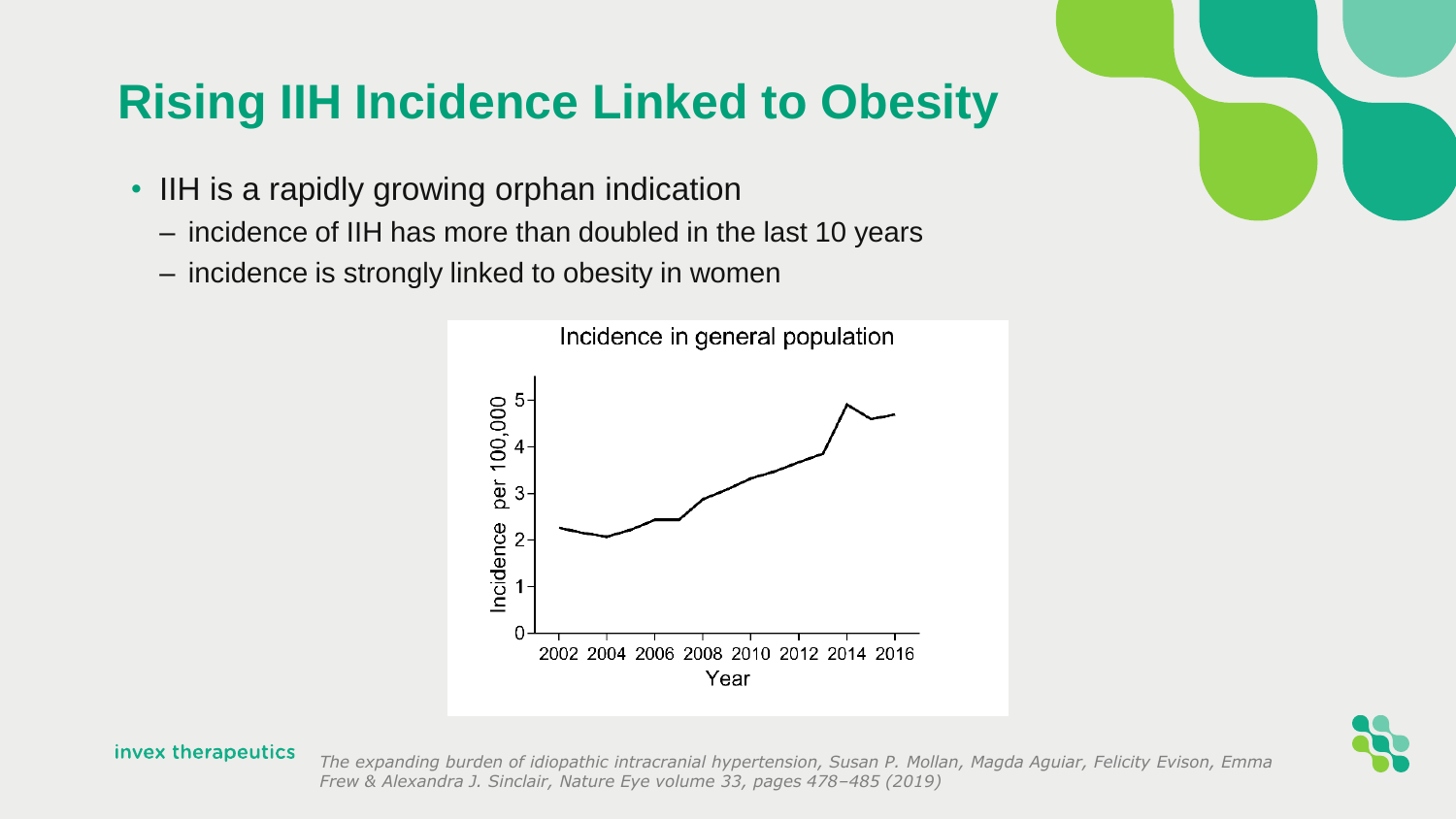# **IIH diagnosis 5-steps, Standardised, Rapid**

invex therapeutics



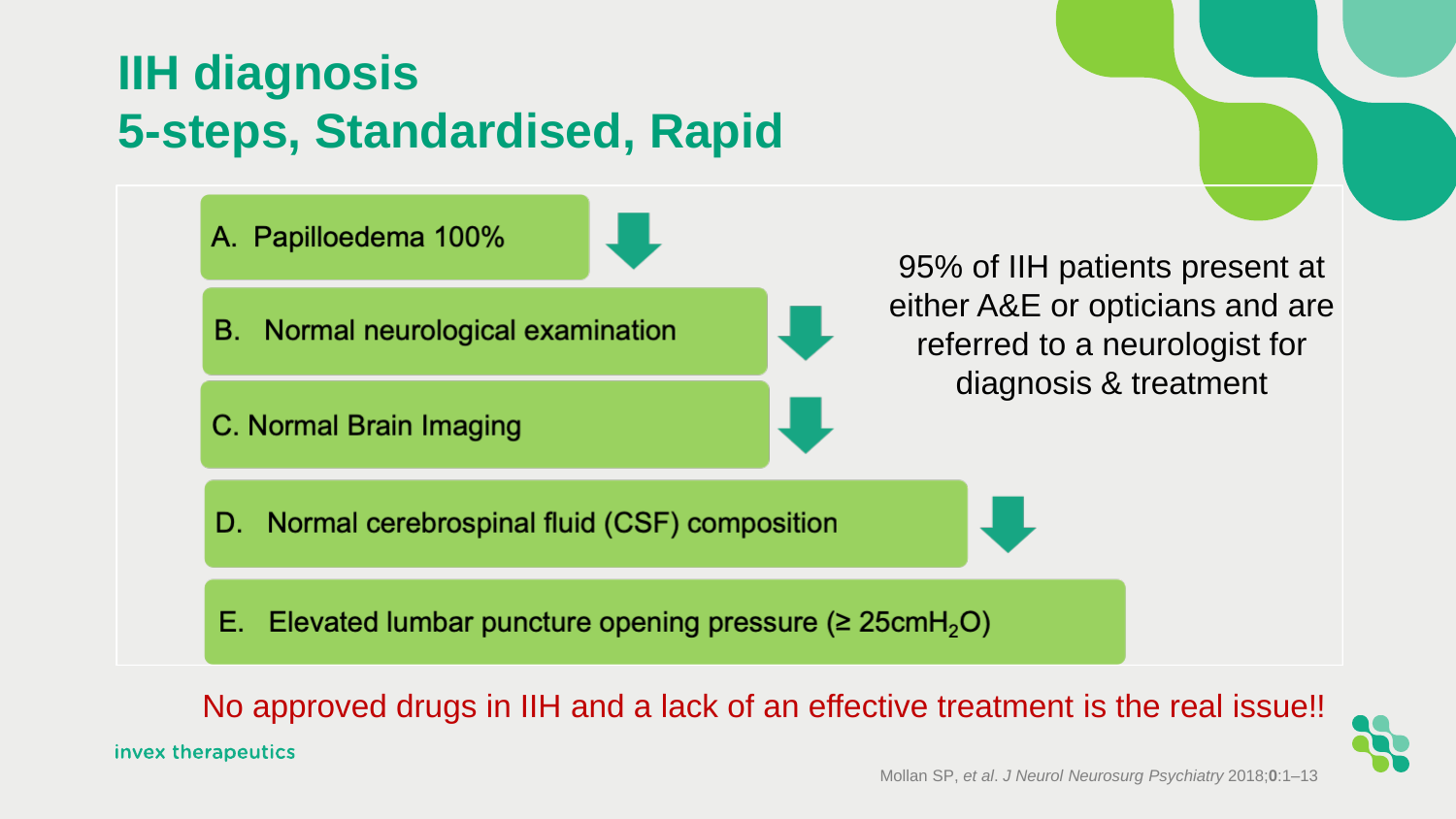### **IIH Treatment Guidelines**

- Leading role played by Invex's founder Prof Alexandra Sinclair
- Currently no approved drugs for IIH

#### **General neurology REVIEW** A Idiopathic intracranial hypertension: consensus **OPEN ACCESS** quidelines on management Susan P Mollan,<sup>1,2</sup> Brendan Davies,<sup>3</sup> Nick C Silver,<sup>4</sup> Simon Shaw,<sup>5</sup> Conor L Mallucci,<sup>6,7</sup> Benjamin R Wakerley, 8,9 Anita Krishnan,<sup>4</sup> Swarupsinh V Chavda,<sup>10</sup><br>Satheesh Ramalingam,<sup>10</sup> Julie Edwards,<sup>11,12</sup> Krystal Hemmings,<sup>13</sup><br>Michelle Williamson,<sup>13</sup> Michael A Burdon,<sup>2</sup> Ghaniah Hassan-Smith,<sup>1,12</sup>

Kathleen Digre,<sup>14</sup> Grant T Liu,<sup>15</sup> Rigmor Højland Jensen,<sup>16</sup> Alexandra J Sinclair<sup>1,2,12,17</sup>

Hoffmann et al. The Journal of Headache and Pain (2018) 19:93 https://doi.org/10.1186/s10194-018-0919-2

The Journal of Headache and Pain

#### **CONSENSUS ARTICLE**

#### **Open Access** CrossMark

### European Headache Federation guideline on idiopathic intracranial hypertension

Jan Hoffmann<sup>1\*</sup> D, Susan P Mollan<sup>2</sup>, Koen Paemeleire<sup>3</sup>, Christian Lampl<sup>4</sup>, Rigmor H Jensen<sup>5</sup> and Alexandra J Sinclair<sup>6</sup>

HOW TO DO IT



Susan P Mollan, <sup>1,2</sup> Catherine Hornby, <sup>1,3</sup> James Mitchell, <sup>1,3,4</sup><br>Alexandra J Sinclair<sup>1,2,3,4</sup>

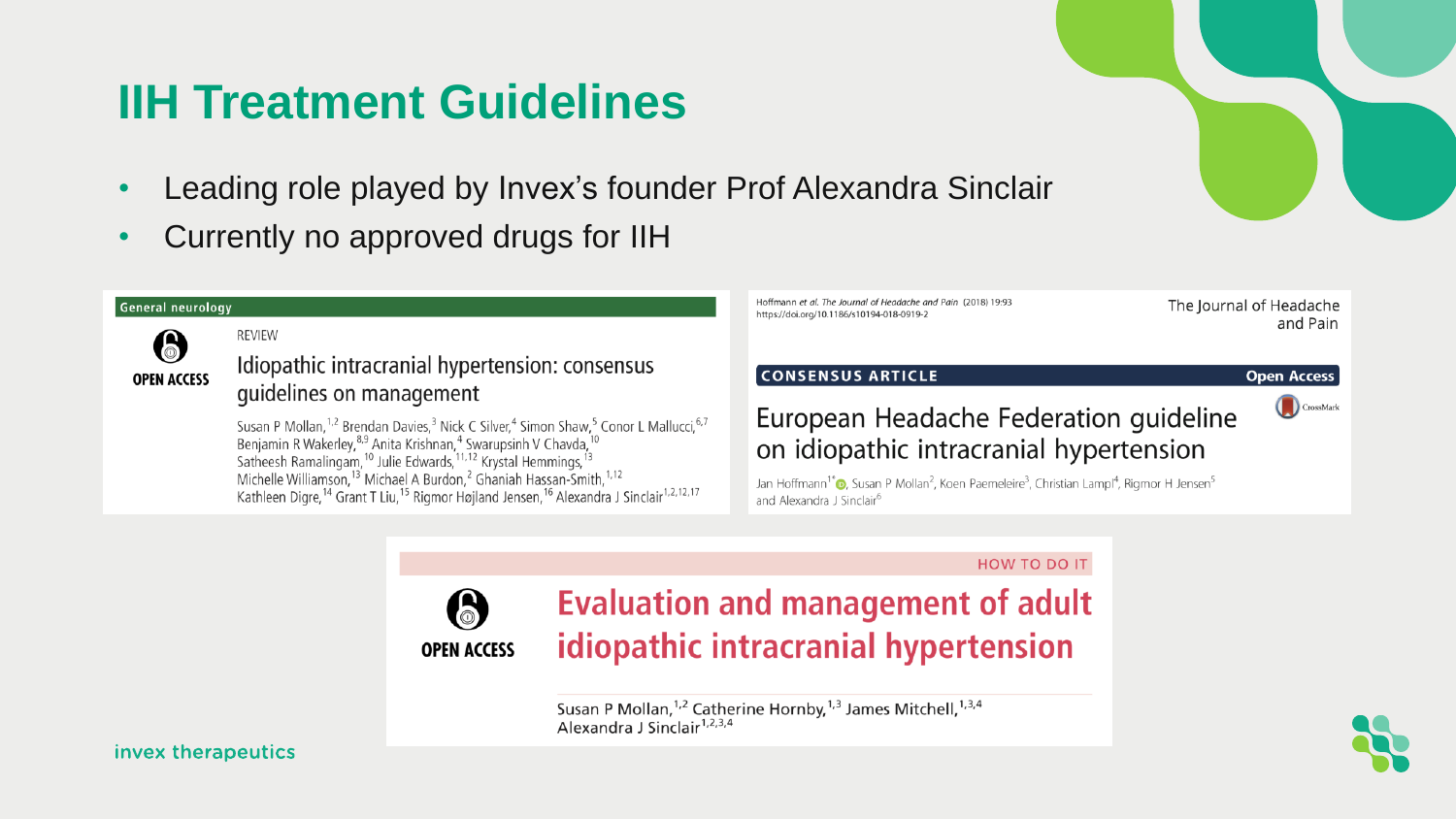## **Current Therapeutic Options are Ineffective**

All current medicines for IIH are unapproved\*, outdated, work poorly and cause debilitating side effects



### **Acetazolamide (1954)**

Most commonly used drug in IIH Cochrane review IIH in August 2015 concluded: "Insufficient evidence to recommend or reject the efficacy of acetazolamide for treating IIH" Cochrane

### **Topiramate (2012)**

Prospective open label trial ACZ vs. TOP (Çelebisoy et al. 2007) Reduction in ICP in both groups, equivalence between groups

### **Furosemide/Amiloride**

Animal studies only, showing reduction in CSF production (Vogh et al. 1982, Melby et al. 1982)

### **Octreotide**

Small prospective open label study with no control showed significant reduction in headache, ICP, and papilloedema (Panagopolous et al. 2007)



Database of Systematic Reviews

\* In IIH, ONSF: Optic Nerve Sheath Fenestration, ICP: Intracranial pressure,

*The expanding burden of idiopathic intracranial hypertension, Susan P. Mollan, Magda Aguiar, Felicity Evison, Emma Frew & Alexandra J. Sinclair, Nature Eye volume 33, pages 478–485 (2019)*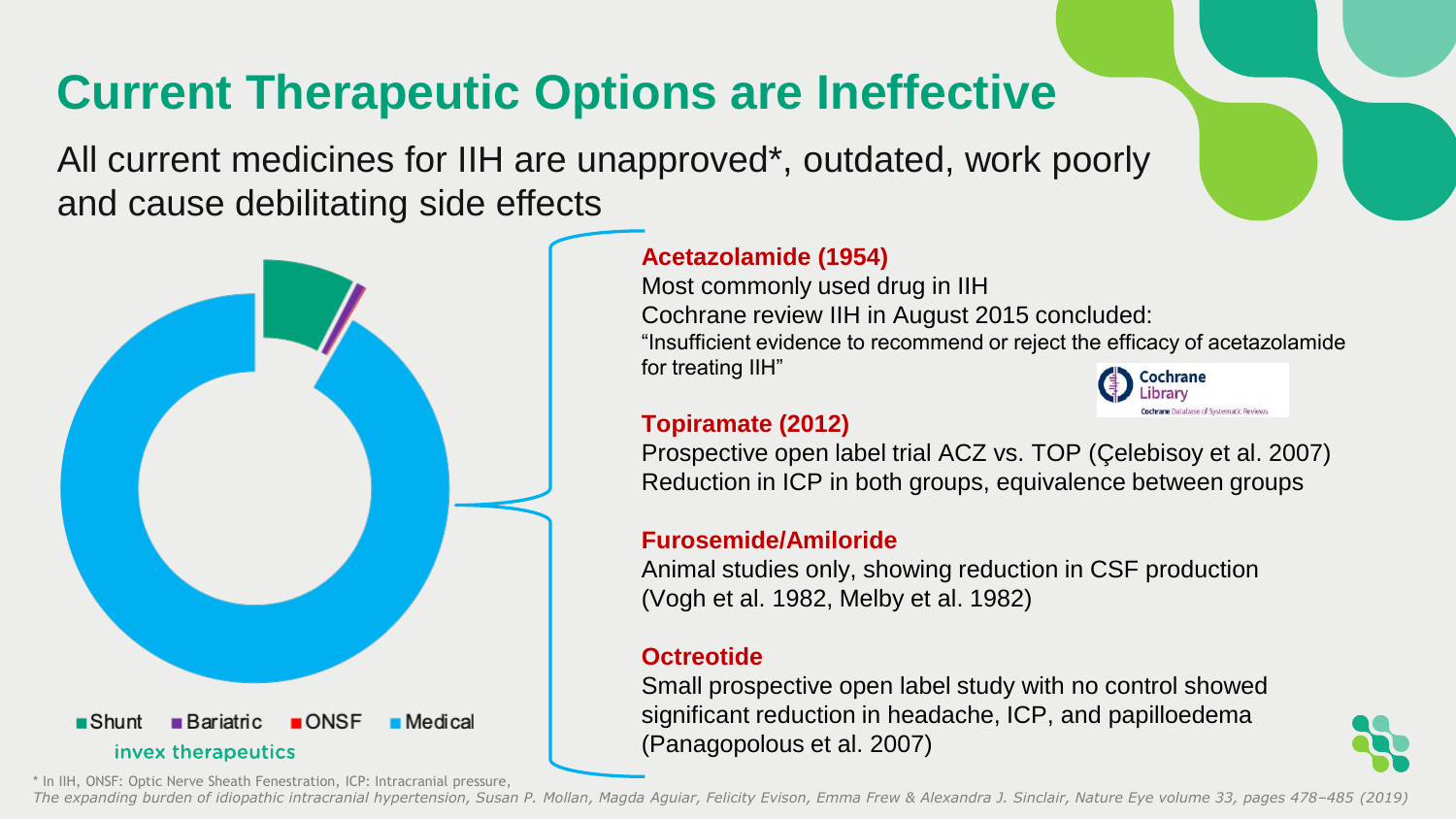### **Exenatide – Novel Approach to Raised ICP**

- Exenatide is a small peptide that binds the GLP-1 receptor
- GLP-1 receptor agonists like Exenatide decrease fluid secretion in the kidney and are used extensively to treat diabetes
- Prof Alexandra Sinclair has shown that GLP-1 receptors are also expressed in the choroid plexus (in the brain), and that in animals
	- Exenatide can bind to these receptors
	- reduce cerebrospinal fluid secretion
	- provide fast onset of action making it suitable for treating patients with raised intracranial pressure



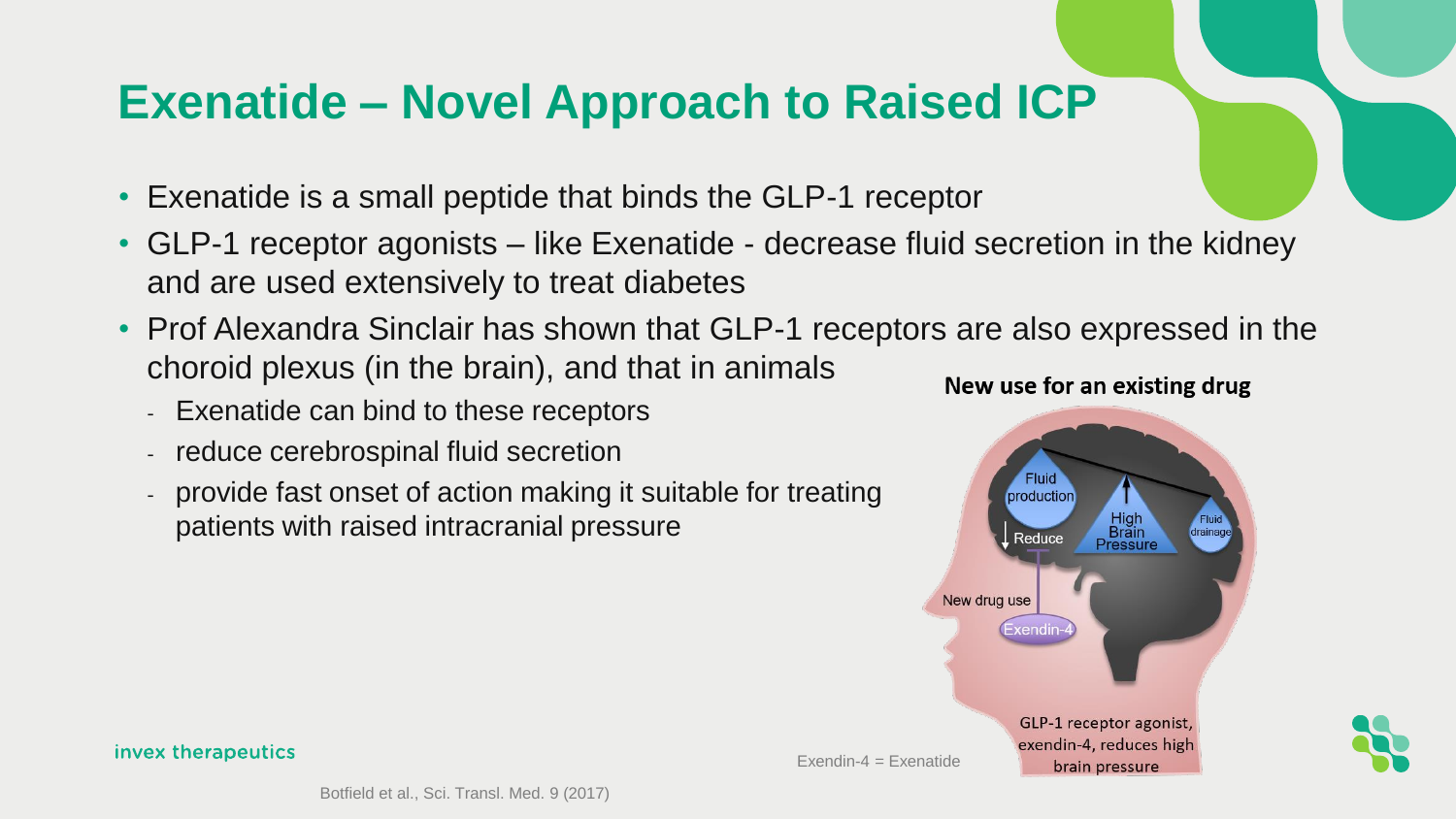### **Invex Proprietary Patented\* ICP Blocker**

- Exenatide in its Byetta<sup>®</sup> form was approved in 2005 for the treatment of type II diabetes in both the EU & US
	- administered as a twice-daily sub-cutaneous injection
	- commercialized by AstraZeneca
	- safe and well tolerated drug used in millions of diabetic patients\*\*
- Current Exenatide dosing forms are not optimised for IIH
	- only available in 5 or 10mg pre-filled injection pens or long acting weekly injection
- Invex intends to utilise its unique insight into diseases characterised by raised ICP to develop proprietary, patented\* dosage forms of Exenatide for IIH and other diseases characterised by raised ICP

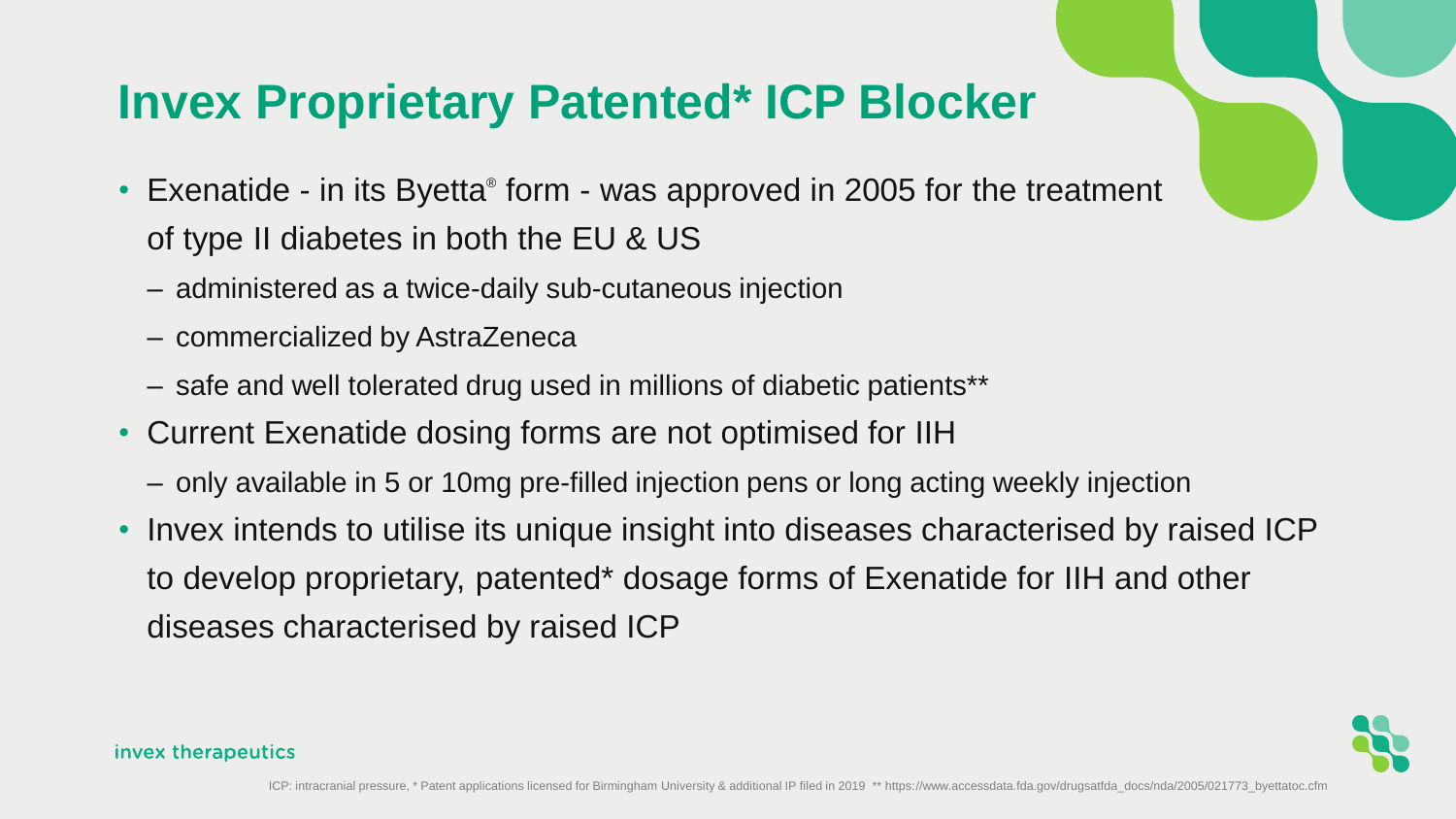### **Invex's Repurposed Pressure Blocker**

- Proprietary and patented
- Aim to be the first & only drug for IIH patients
	- approved for the disease (IIH) by EMA & FDA
	- safety and efficacy established by statistical significance in randomised, double blinded clinical trials
	- assigned unique National Drug Codes
- First mover advantage ensures competing drugs would need to be compared to and be better than Invex's IIH drug in order to gain approval
- Proprietary dosage supported by clinical safety and efficacy prevents substitution with Byetta<sup>®</sup>

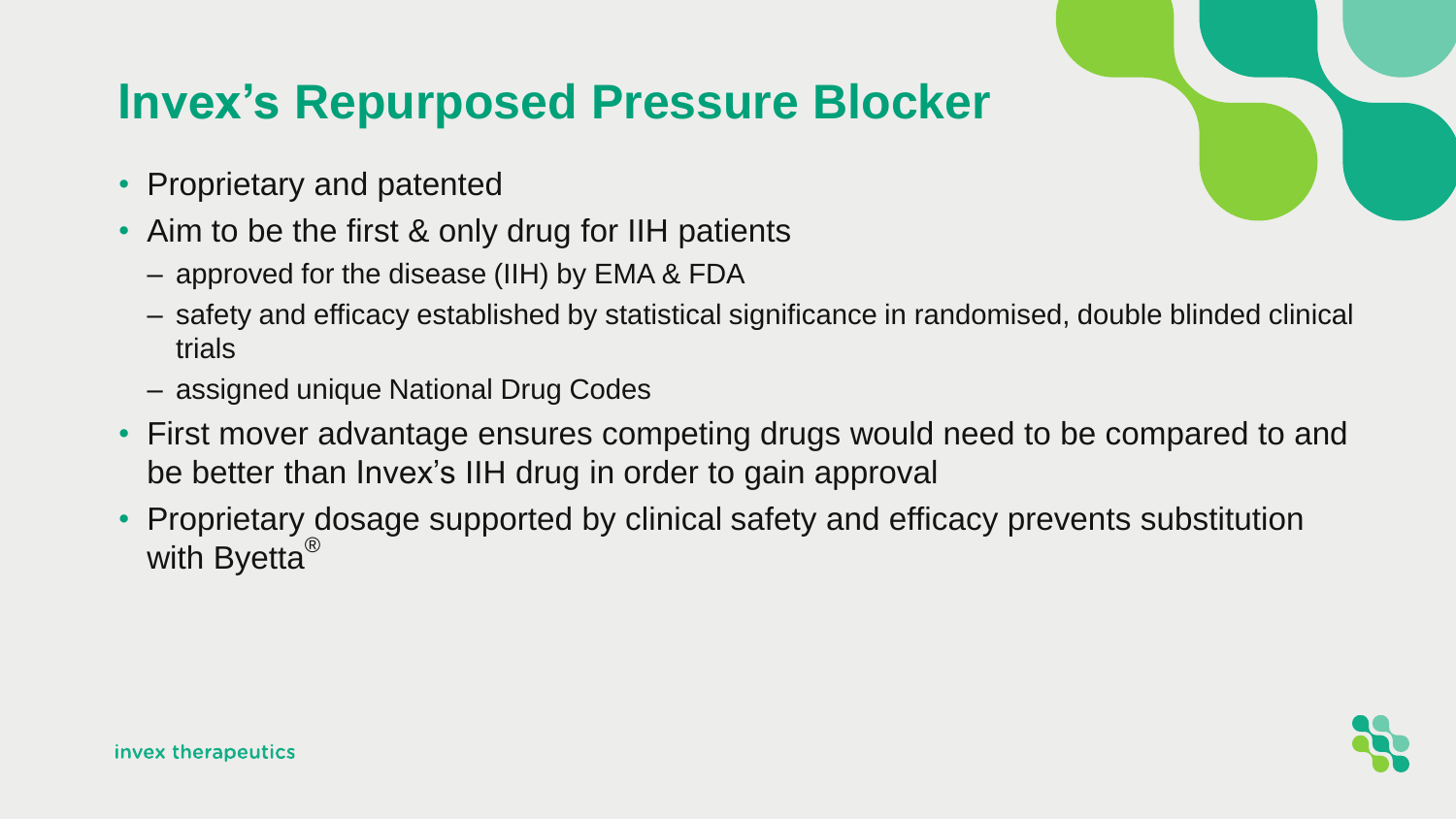# **Repurposing Approved Drugs - An Established, Successful Business Model**

| <b>Drug</b>      | <b>Original Disease</b>     |
|------------------|-----------------------------|
| Azathioprine     | <b>Rheumatoid arthritis</b> |
| <b>Bleomycin</b> | <b>Various cancers</b>      |
| Colchicine       | Gout                        |
| Cycloserine      | Urinary tract infection     |
| Cyclosporine     | <b>Rheumatoid arthritis</b> |
| Eflornithine     | Unwanted facial hair        |
| Everolimus       | Renal cancer                |
| <b>Histrelin</b> | Prostate cancer             |
| Infliximab       | Ulcerative colitis          |
| Interferon alpha | Hepatitis B & C             |
| Rituximab        | <b>Rheumatoid arthritis</b> |





invex therapeutics